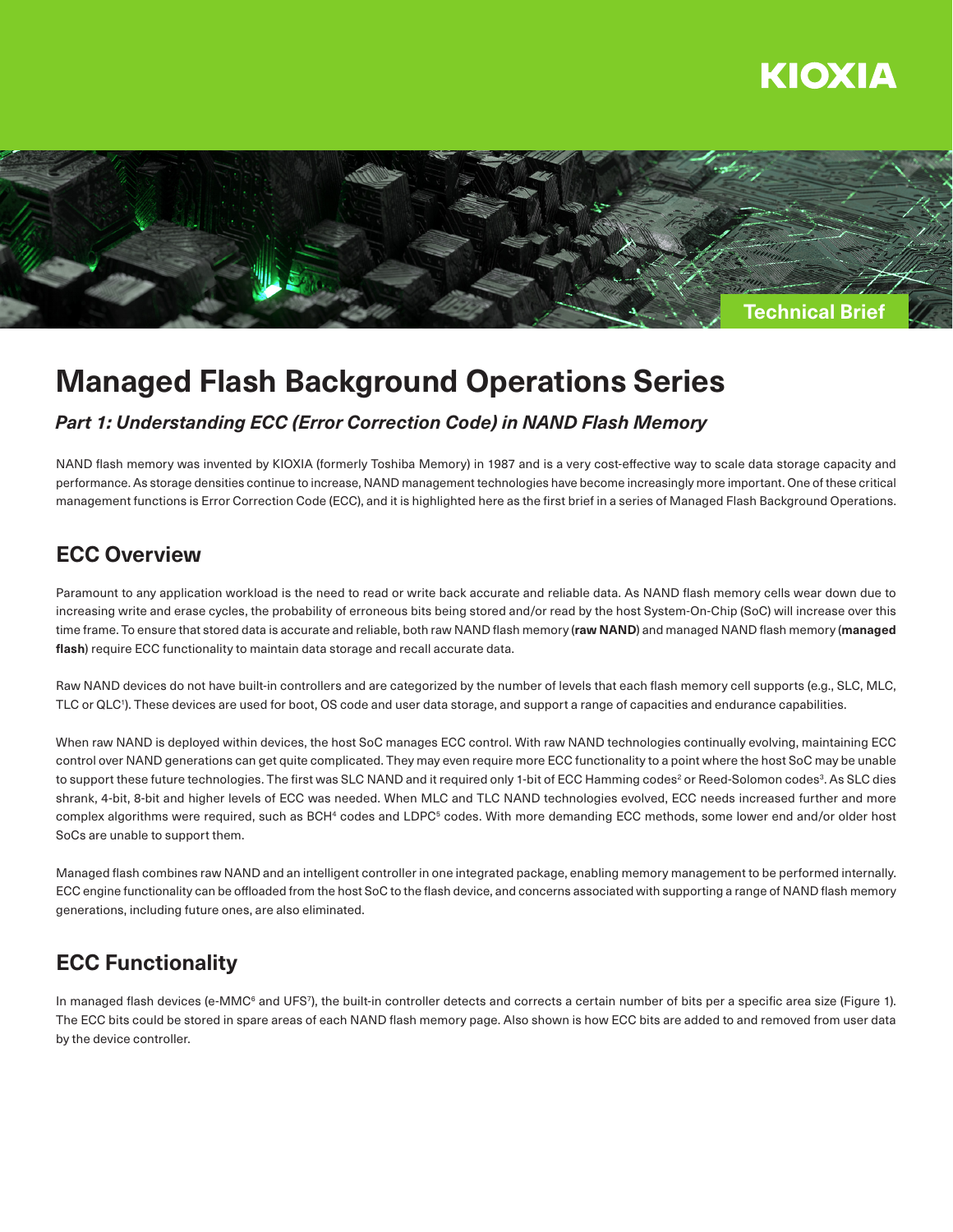

*Figure 1 shows the ECC process in e-MMC and UFS devices*

The ECC management process when using managed flash is presented below:

### *Process when Writing to a Managed Flash Device:*

- *1. The host SoC sends user data to a managed flash device*
- *2. The managed flash device controller calculates ECC based on the user data sent to it*
- *3. The managed flash device controller combines the user data sent to it and the calculated ECC and sends the combined data to NAND flash memory for programming*

### *Process when Reading from Managed Flash Device:*

- *1. The managed flash device controller reads the user data and the calculated ECC from NAND flash memory*
- *2. The managed flash device controller corrects the error bits of the user data using ECC algorithms*
- *3. The managed flash device controller sends the user data to the host SoC*

# **ECC Related Registers and Status Responses for e-MMC and UFS Devices**

The ECC process generates registers and status responses for both e-MMC and UFS devices as follows:

### *For e-MMC Managed Flash Devices:*

An R1 status is returned by the e-MMC device after a read or write operation has been sent to the e-MMC device (Table 1). It can be used to verify the occurrence of an uncorrected ECC error as follows:

### **Device Status (R1 Response):**

| <b>Bits</b><br><b>Identifier</b> |                   | Value                        | <b>Description</b>                                         |  |
|----------------------------------|-------------------|------------------------------|------------------------------------------------------------|--|
|                                  | DEVICE_ECC_FAILED | "0" = SUCCESS. "1" = FAILURE | Device internal ECC was applied but failed to correct data |  |

*Table 1 is an example of an e-MMC Managed Flash Device Status R1 Response (Copyright JEDEC®. Reproduced with permission by JEDEC.)*

# **Device Specific Data Register (aka CSD Register):**

The Device Specific Data Register<sup>8</sup>, or CSD Register, also defines ECC activity that is required by the host SoC (Table 2). The majority of e-MMC devices in use at present do not require external ECC control from the host SoC.



**Copyright © 2022 KIOXIA Corporation. All rights reserved.**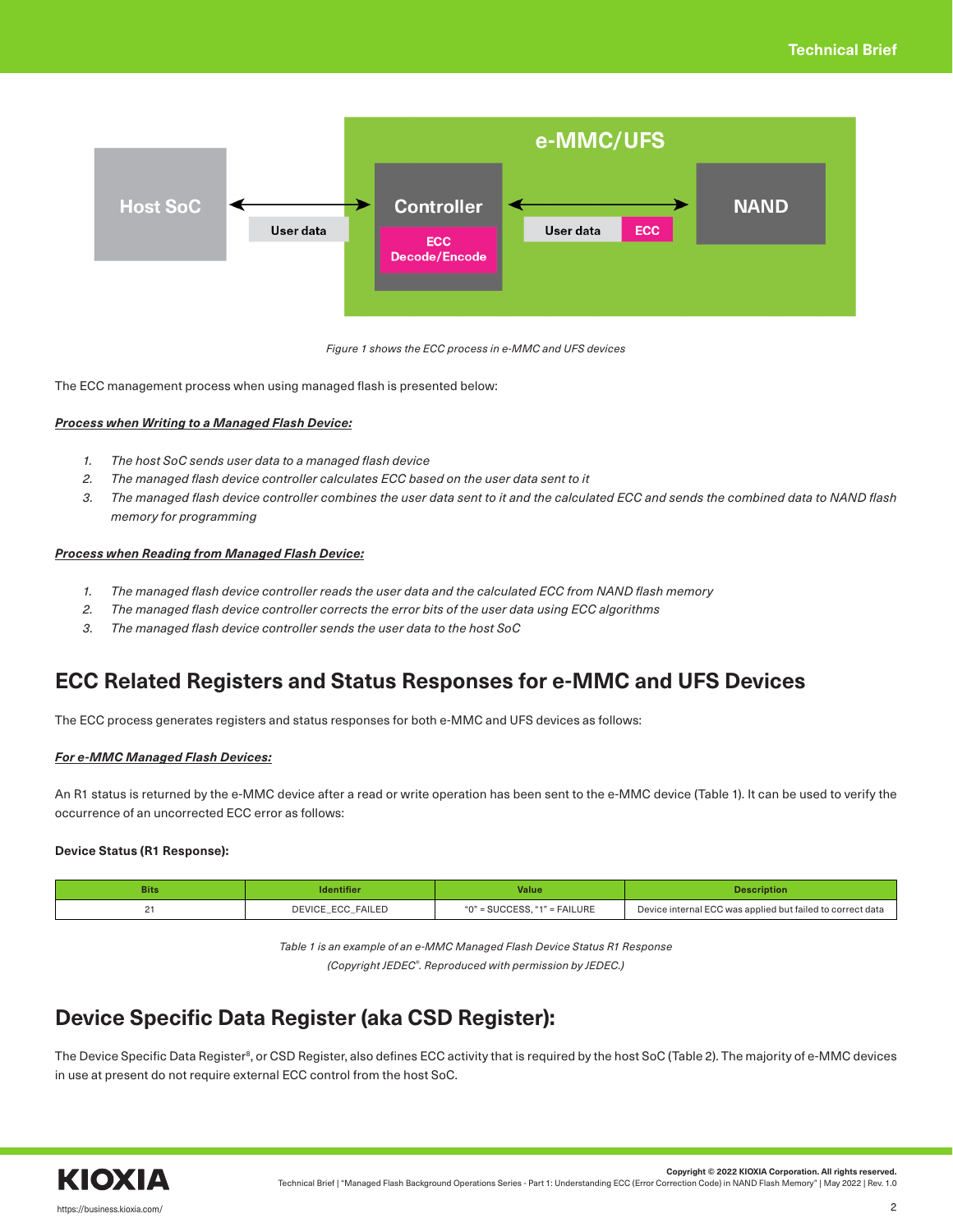#### **CSD Register:**

| Field<br><b>Name</b>     |             | Width | Cell Type | <b>CSD-slice</b> |  |
|--------------------------|-------------|-------|-----------|------------------|--|
| Manufacturer default ECC | DEFAULT_ECC |       |           | [30:29]          |  |
| ECC code                 | ECC         |       | R/W/E     | [9:8]            |  |

*Table 2 is an example of data presented in an e-MMC Managed Flash Device Specific Data Register (Copyright JEDEC. Reproduced with permission by JEDEC.)*

For Linux®-specific operating system environments, an error log® may be reported at times during a read operation if there is a failure detected by ECC functionality. The card status VALUE of the R1 Response can provide indication that ECC has failed. In the Device Status (Table 1), this is accomplished by locating the VALUE of bit 21. A snippet of the Linux kernel log below shows an example of an ECC failure in an e-MMC device.

### **Sample Linux OS Error Log**

mmcblk0: error -110 transferring data, sector 0010000, nr 8, cmd response 0x900, card status 0x200b00 mmcblk0: retrying using single block read

In review of the Device Status (Table 1), the card status of '0x200b00' has 'bit 21' indicating a '1<sup>10</sup>' or a device ECC failure. In the sample error log, the Linux kernel reported an error during the read operation because the ECC failed. As a result, the e-MMC device did not output any data. The host SoC would then make a second attempt and issue another read operation to try and read the same data again.

#### *For UFS Managed Flash Devices:*

A UFS device can fail for several reasons when running UFS commands. It sends failure information to the host SoC through the Sense Data of the Response UFS Protocol Information Units (UPIU) (Table 3). The Sense Data starts from Byte[34] and is 18 bytes long.

| <b>Response UPIU</b>           |                        |       |                    |                       |                |                |                        |  |  |
|--------------------------------|------------------------|-------|--------------------|-----------------------|----------------|----------------|------------------------|--|--|
| 0                              |                        | 1     |                    | $\overline{c}$        |                | 3              |                        |  |  |
| xx100001b                      |                        | Flags | LUN                |                       | Task Tag       |                |                        |  |  |
| $\overline{4}$                 |                        | 5     |                    | 6                     |                | $\overline{7}$ |                        |  |  |
| <b>IID</b>                     | CMD Set Type           |       | Reserved           |                       | Reserved       |                | <b>Status</b>          |  |  |
| 8                              |                        | 9     |                    | 10                    | (MSB)          | 11             | (LSB)                  |  |  |
|                                | Total EHS Length (00h) |       | Device Information | Device Segment Length |                |                |                        |  |  |
| $12 - 13$                      | (MSB)                  |       | $14 - 15$          | (LSB)                 |                |                |                        |  |  |
| <b>Residual Transfer Count</b> |                        |       |                    |                       |                |                |                        |  |  |
| $16 - 31$                      |                        |       |                    |                       |                |                |                        |  |  |
| Reserved                       |                        |       |                    |                       |                |                |                        |  |  |
| 32                             | (MSB)                  | 33    | (LSB)              | 34                    | Sense Data [0] | 35             | Sense Data [1]         |  |  |
| Sense Data Length              |                        |       |                    |                       |                |                |                        |  |  |
| 36                             | Sense Data [2]         | 37    | Sense Data [3]     | $38 - 51$             |                |                | Sense Data [4] - [[17] |  |  |
|                                | xh 3h                  |       |                    |                       |                |                |                        |  |  |

*Table 3 is an example of an UFS device UPIU Response11* 

*(Copyright JEDEC. Reproduced with permission by JEDEC.)*

When an uncorrectable ECC failure occurs, the UFS device will return a MEDIUM ERROR, of which there are many causes. The Sense Key value then becomes '**3h**' for Bit[0:3] of the Sense Data[2] (as depicted **in magenta** in Table 3).

**Copyright © 2022 KIOXIA Corporation. All rights reserved.**

Technical Brief | "Managed Flash Background Operations Series - Part 1: Understanding ECC (Error Correction Code) in NAND Flash Memory" | May 2022 | Rev. 1.0